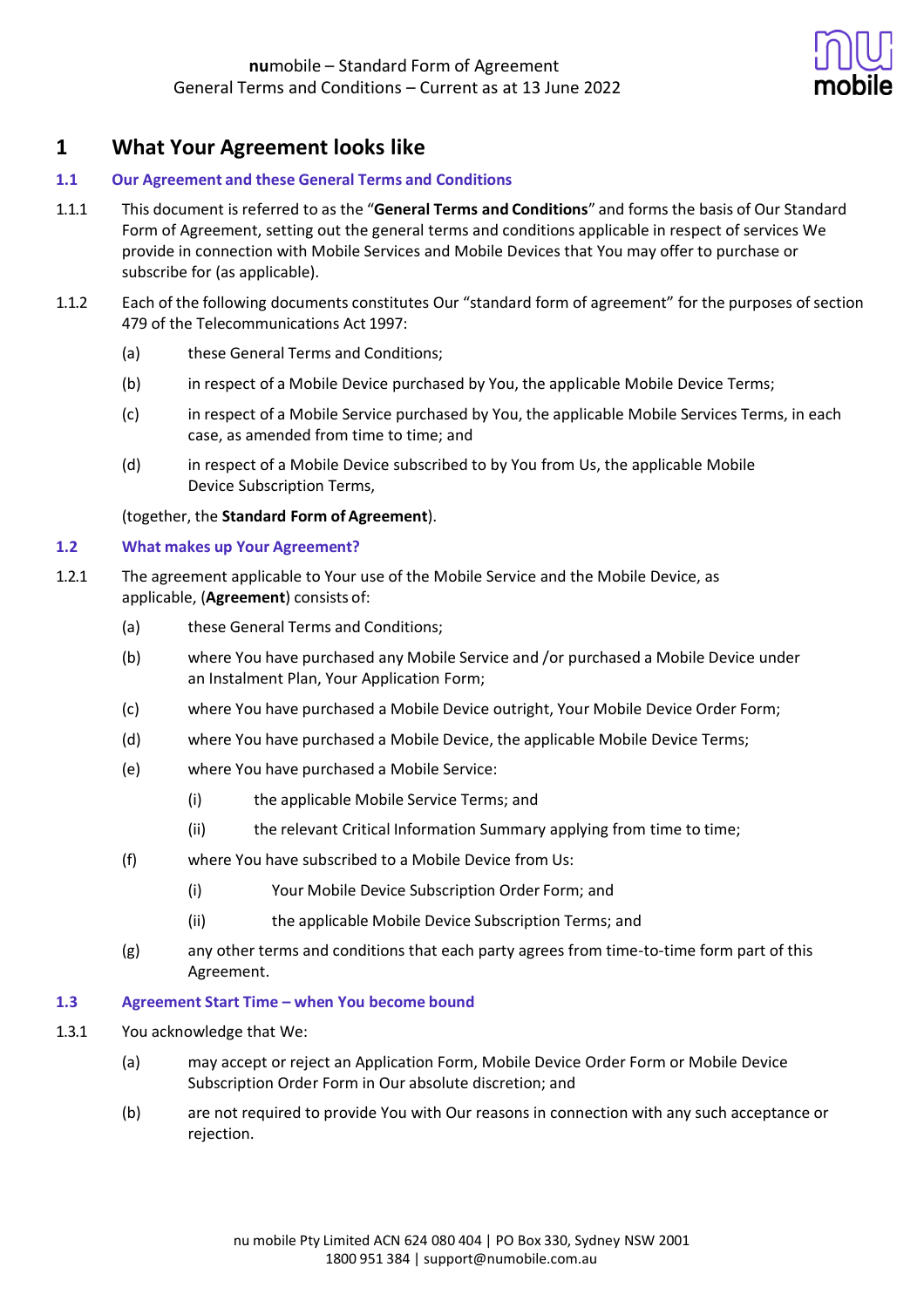

### 1.3.2 If You are:

- (a) purchasing a Mobile Device under an Instalment Plan and we accept Your Application Form, Your Agreement begins at the time We accept Your Application Form;
- (b) purchasing a Mobile Device outright, and we accept Your Mobile Device Order Form, Your Agreement begins at the time We accept Mobile Device Order Form; or
- (c) subscribing for a Mobile Device from Us, and we accept Your Mobile Device Subscription Order Form,Your Agreement begins at the time We accept the Mobile Device Subscription Order Form,

### (**Agreement Start Time**).

### **1.4 Term of the Agreement**

- 1.4.1 Other than in respect of the subscription of a Mobile Device from Us, there is no specified or minimum term in respectof this Agreement, which will continue until it is terminated in accordance with its terms.
- 1.4.2 In respect of the subscription of a Mobile Device from Us, the term of this Agreement is the subscription period setout in the applicable Mobile Device Subscription Order Form, unless and until it is earlier terminated in accordance with itsterms.
- 1.4.3 You may terminate this Agreement at any time in accordance with clause 4 and any other applicable terms of the Agreement.

### **1.5 Changes to the Agreement**

- 1.5.1 For various reasons (including the management of Our liability under agreements with Our suppliers, increases in costs and expenses that are beyond Our control and Our exposure to various risks (including regulatory, reputational and operational risks) or changes to Our business model) from time to time We may change one or more of the documents comprising the Agreement.
- 1.5.2 Changes made pursuant to clause 1.5.1 may impact Your Agreement. However, as Your ongoing satisfaction is important to Us, We will always endeavour to act reasonably, and We note We have also given You the Customer Termination Option and where such change has had, or will have, a material adverse effect on You (and, if applicable, Your right to possess and use a Mobile Device under the Mobile Device subscription) and You exercise Your Customer Termination Option as a result, such termination will not constitute an Acceleration Trigger Event for the purposes of the purchase of a Mobile Device on an Instalment Plan, and will be an Excluded Event for the purposes of a Mobile Device subscription and what happens when the Agreement in respect thereof is terminated.

### **1.6 Notice period for changes to the Agreement**

- 1.6.1 To the extent that We believe that changes to the Agreement will:
	- (a) have a detrimental impact on You or the End User, wherever reasonably practicable We will endeavour to provide You with at least 6 weeks' prior notice before the change takes effect; and
	- (b) not have a detrimental impact on You or the End User, We are not required to provide notice before such change takes effect (with such changes being notified to You through the nu Website and/or via email).
- 1.6.2 Where a change is required without delay to comply with laws and regulations, or We believe the changes are necessary for security, fraud prevention or technical reasons, We cannot ensure that We will be able to notify You before We make such changes (but We will let You know as soon as reasonably possible).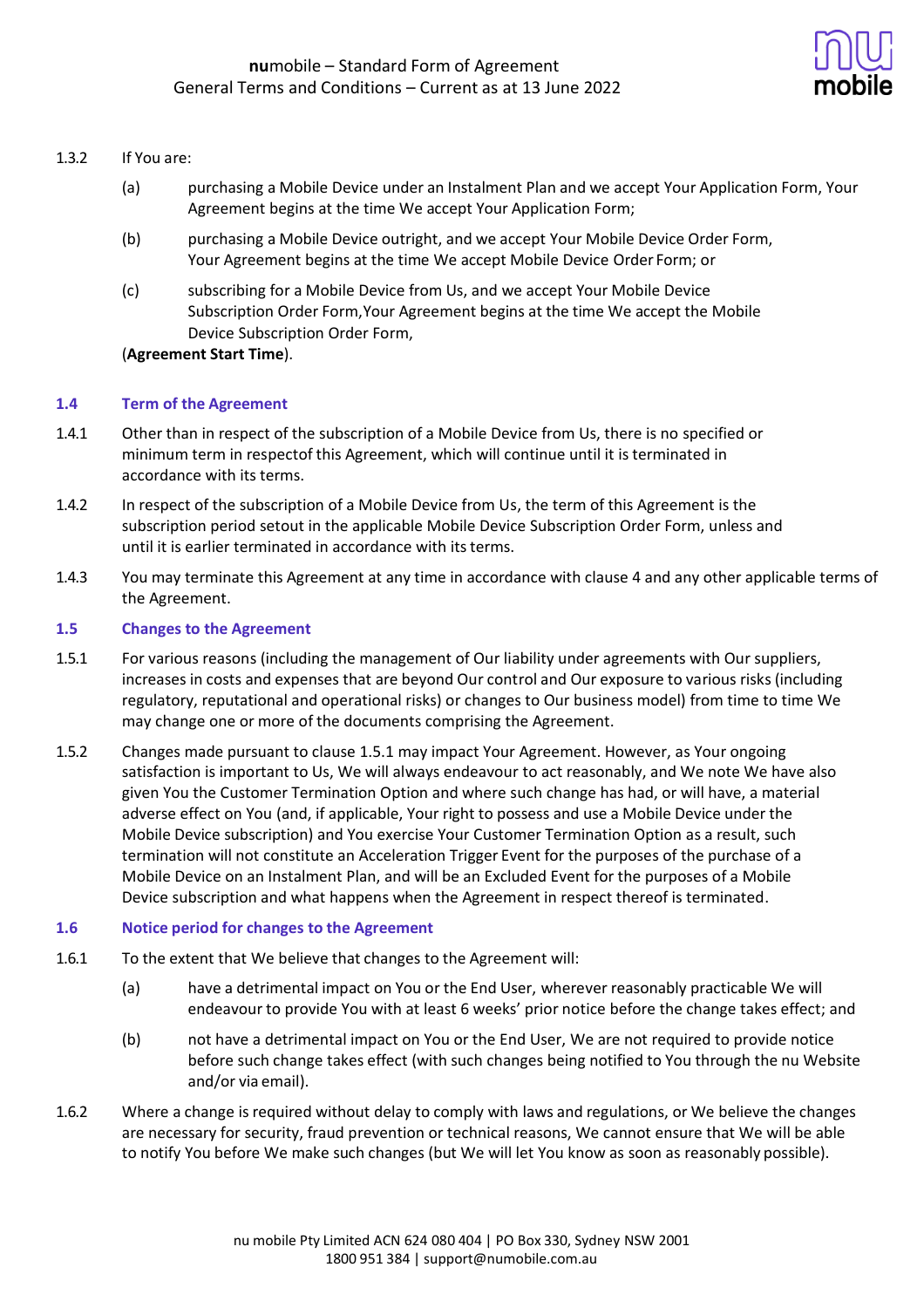

1.6.3 Without limiting Your rights to terminate after changes take effect, in relation to changes in respect of which We have given You reasonable prior notice, unless You terminate before those changes take effect, You will be deemed to have accepted those changes upon their taking effect.

# **2 What You must and must not do**

### **2.1 What You must do**

- 2.1.1 By submitting Your Application Form or Your Mobile Device Order Form or Your Mobile Device Subscription Order Form, You acknowledge that We may be required to keep Our suppliers updated as to certain customer information, and You agree to:
	- (a) comply with all applicable laws and regulations;
	- (b) comply promptly with any reasonable requests We may make from time to time;
	- (c) fulfil each of Your obligations under this Agreement promptly;
	- (d) if you are receiving Mobile Services or have purchased a Mobile Device under an Instalment Plan or have subscribed for a Mobile Device, notify Us promptly of any changesto:
		- (i) Your residential address;
		- (ii) Your preferred email address; and
		- (iii) any relevant details in connection with Your Nominated Card (including the relevant debit or credit card number or expiry date, or the corresponding billing address).
- 2.1.2 By submitting Your Application Form or Your Mobile Device Order Form or Your Mobile Device Subscription Order Form, You confirm to Us that You have authority to:
	- (a) disclose all of the information (including Personal Information) included in that form;
	- (b) use the relevant nominated email address, billing address and physical delivery address; and
	- (c) provide the relevant documentation for identity verification purposes (if required),

and that You are not engaging in any unlawful or unauthorised conduct (and You indemnify Us for any such unlawful or unauthorised conduct).

### **2.2 What You must not do**

- 2.2.1 You must not at any time:
	- (a) complete or submit an Application Form or Mobile Device Order Form or Mobile Device Subscription Order Form, or provide any documents, on behalf of any person (whether or not that person isproposed to be an End User or not) without that person's permission and authority (and by submitting an Application Form, Mobile Device Order Form or Mobile Device Subscription Order Formand the associated documents You represent and warrant to Us that You have all necessary permissions and authority to submit such form and associated documents);
	- (b) permit anyone (including an End User that is not You) to use any goods or services provided to You under this Agreement in a manner that would constitute a breach of this Agreement (if it were You acting instead of that person);
	- (c) use any goods or services provided to You under this Agreement in breach of Our Fair Go Policy (a copy of which is available [here\)](https://www.numobile.com.au/legal-stuff); or
	- (d) seek to transfer Your Account, or any or all of the value standing to the credit of Your Account, to any other Account, person or entity (but this does not prevent You from permitting another End User to use that Account, for which You remain liable at alltimes).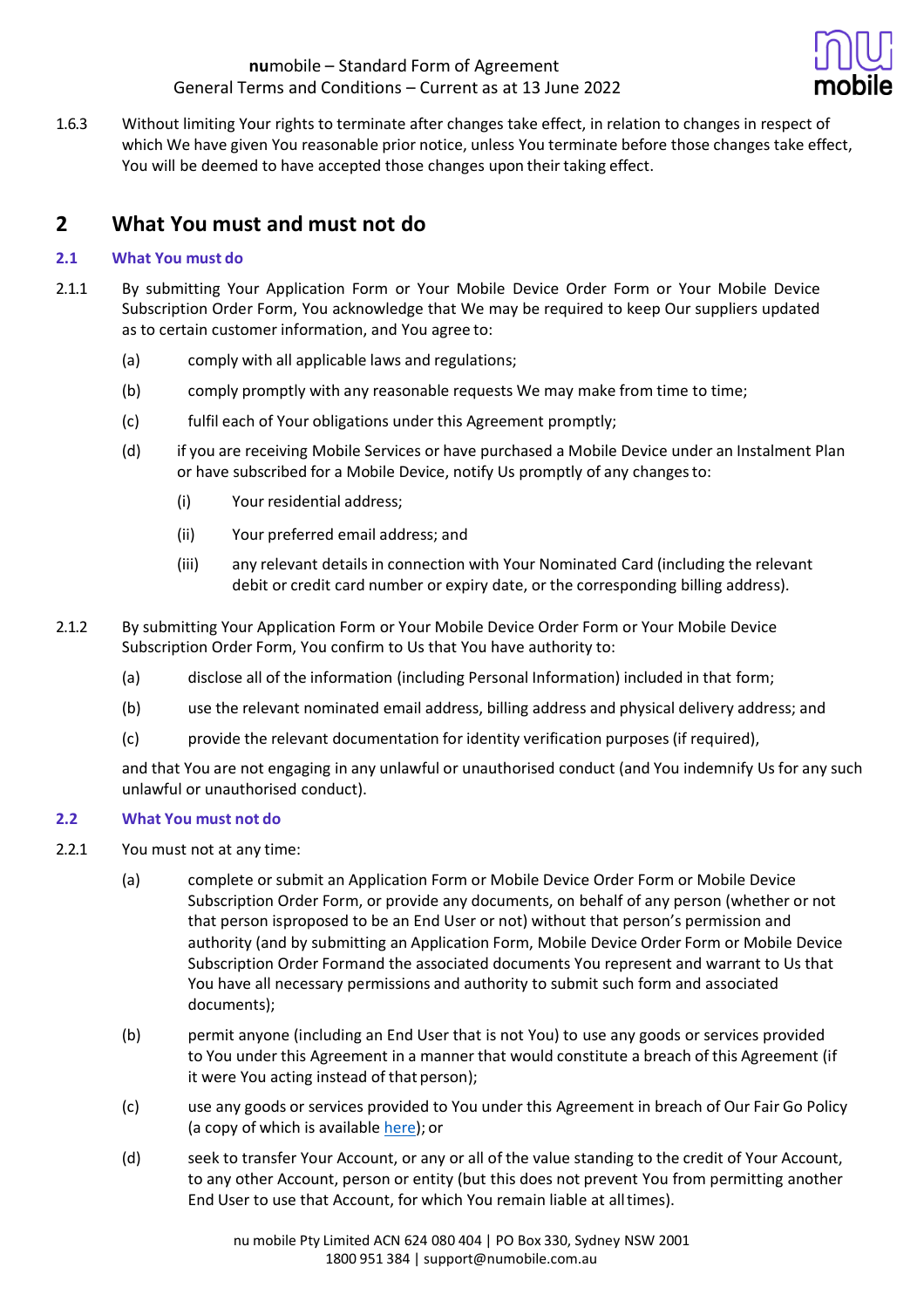

## **3 How We will communicate with You**

### **3.1.1 We may contact You using:**

- (a) where required by law or regulation, any means permitted by such law or regulation; and
- (b) in the absence of any such requirements, any means that We consider reasonable in the circumstances, including by phone, SMS/MMS, email or in writing.

## **4 Termination**

### **4.1 Termination by You**

- 4.1.1 You have the right to terminate this Agreement subject to all applicable terms of this Agreement (the **Customer Termination Option**), with such termination taking effect in accordance with clause 4.1.3.
- 4.1.2 You may exercise the Customer Termination Option:
	- (a) if your Agreement relates to a Mobile Phone Service or the purchase of a Mobile Device under an Instalment Plan, at any time;
	- (b) if your Agreement relates to the subscription of Mobile Device from Us (with or without a Mobile Phone Service), at any time in the subscription period for the subscription of the Mobile Device after the first 30 days from the Agreement Start Time;
	- (c) by notifying Us by contacting Our Customer ServiceTeam (contact details available [here\)](https://help.numobile.com.au/hc/en-us); and
	- (d) by complying with the Customer Termination Option Conditions and all other applicable terms of this Agreement.
- 4.1.3 Should You exercise the Customer Termination Option:
	- (a) such termination of the Agreement (as distinct from the cessation of Services supplied under it) will only become effective:
		- (i) once all amounts owing and/or payable by You to Us have been received in cleared and immediately available funds (including any Outstanding Balance on the MobileDevice); and
		- (ii) subject to the satisfaction of any and all Customer Termination Option Conditions and other terms that mayapply in connection with this Agreement; and
	- (b) without limiting Your rights under the Australian Consumer Law (including any rights to a refund), and unless expressly stated otherwise in this Agreement, You acknowledge that in respect of such termination there is no accompanying or resulting right for You to seek a refund for any products or services.

### **4.2 Termination by Us**

- 4.2.1 Without limiting any other cancellation rights under this Agreement, We may terminate this Agreement immediately if:
	- (a) required in connection with an emergency;
	- (b) We (or Our suppliers) suspect that there has been fraud or attempted fraud in connection with Your Account or this Agreement;
	- (c) required in accordance with any applicable laws or regulations;
	- (d) We are so directed to do so by a relevant authority; or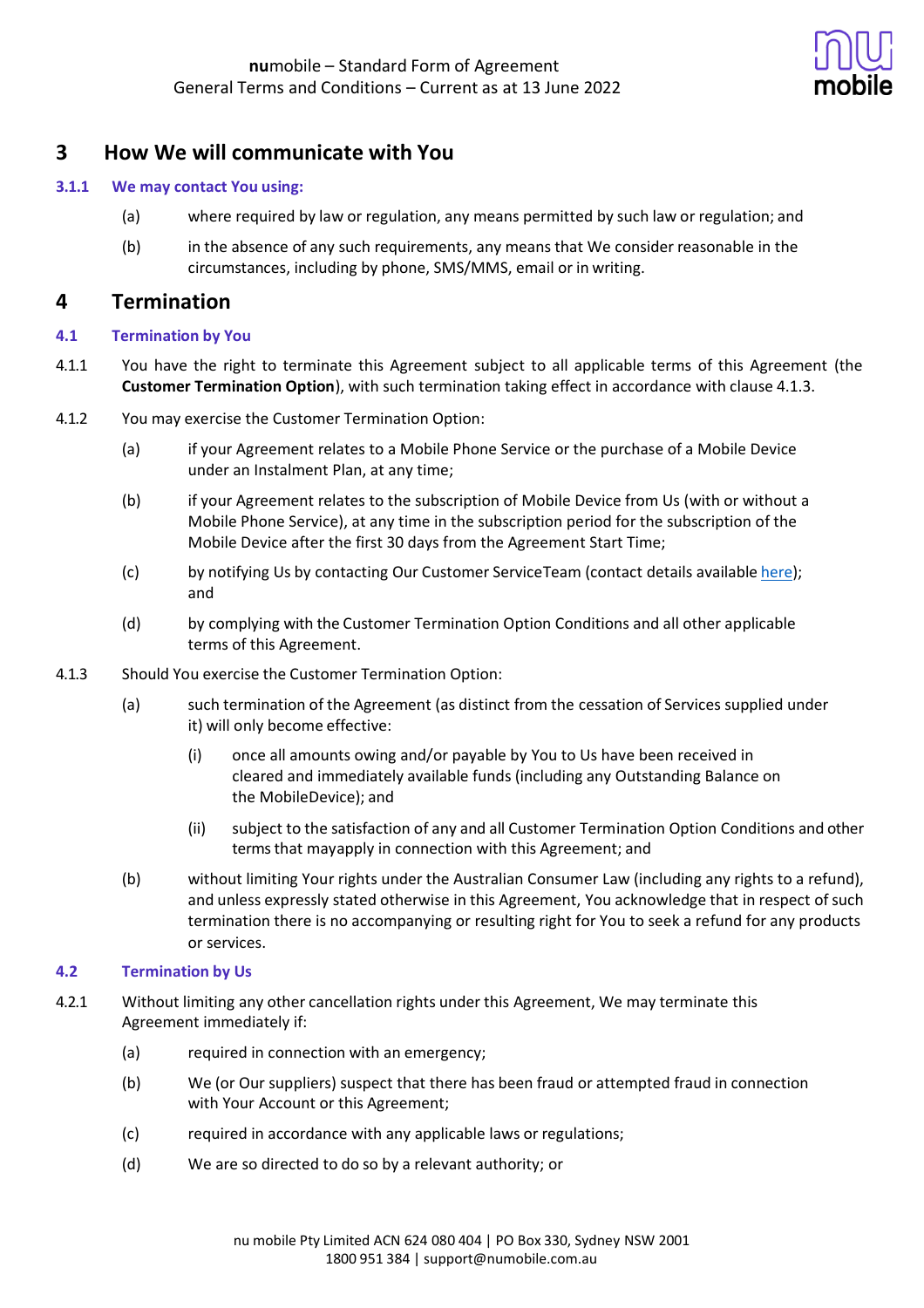

(e) You are declared bankrupt (if You are an individual) or (to the extent permitted by law) a receiver, liquidator, provisional liquidator or administrator is appointed to You or You enter into an arrangement with Your creditors, or You become insolvent or are wound up (if You are a company or other entity).

### 4.2.2 **We may also terminate this Agreement on reasonable prior notice if:**

- (a) You breach a material term of this Agreement (including failure to pay any amount when it becomes due and payable);
- (b) We have reasonable grounds (including, without limitation, based on previous payment and collections history) to believe that You may not, or may not be able to, pay any amount as and when it will fall due (but not where You are complying with a separate payment arrangement that has been agreed between You and Us);
- (c) an event that is not within Our control prevents Us from supplying the Mobile Service for a period of more than 14 days;
- (d) We (or Our supplier) suspects that:
	- (i) there is misuse in connection with any Mobile Service provided under this Agreement;
	- (ii) the End User of a Mobile Service provided under this Agreement is not authorised to use that Mobile Service;
	- (iii) there are repeated violations of the Fair Go Policy (a copy of which is available [here\)](https://www.numobile.com.au/legal-stuff); or
- (e) We are otherwise permitted to do so by this Agreement.

### **4.3 Consequences of termination**

- 4.3.1 Following termination of this Agreement, neither You nor an End User will be able to use:
	- (a) any Mobile Service provided under this Agreement; or
	- (b) the Mobile Phone Number corresponding with that Mobile Service (unless it has been duly ported out to another carriage service provider prior to termination in accordance with this Agreement and any applicable laws, regulations, codes (or similar) or third party contractual terms).

# **5 Payments, fees and nu Credits**

## **5.1 Payments automatically deducted**

- 5.1.1 We will, in respect of all payments due in connection with this Agreement, attempt to automatically deduct such payment on the following dates:
	- (a) for each payment that is a recurring payment (e.g. a monthly instalment or fee), other than a Late Payment Fee, on the relevant due date for payment;
	- (b) for payment for the outright purchase of a Mobile Device, at or shortly after the time of confirming the payment for the Mobile Device;
	- (c) for each voluntary payment (e.g. a voluntarily top-up or repayment), at or shortly after the time of confirming the payment of the relevant product or service;
	- (d) for each Late Payment Fee, at the time such Late Payment Fee is incurred in accordance with the terms of this Agreement;
	- (e) for each other fee or charge payable under the Agreement, at the time such fee, charge or amount is payable or incurred in accordance withthe terms of this Agreement or if not specified, on demand by Us; and
	- (f) for each amount that becomes overdue, either as a single payment or as a series of smaller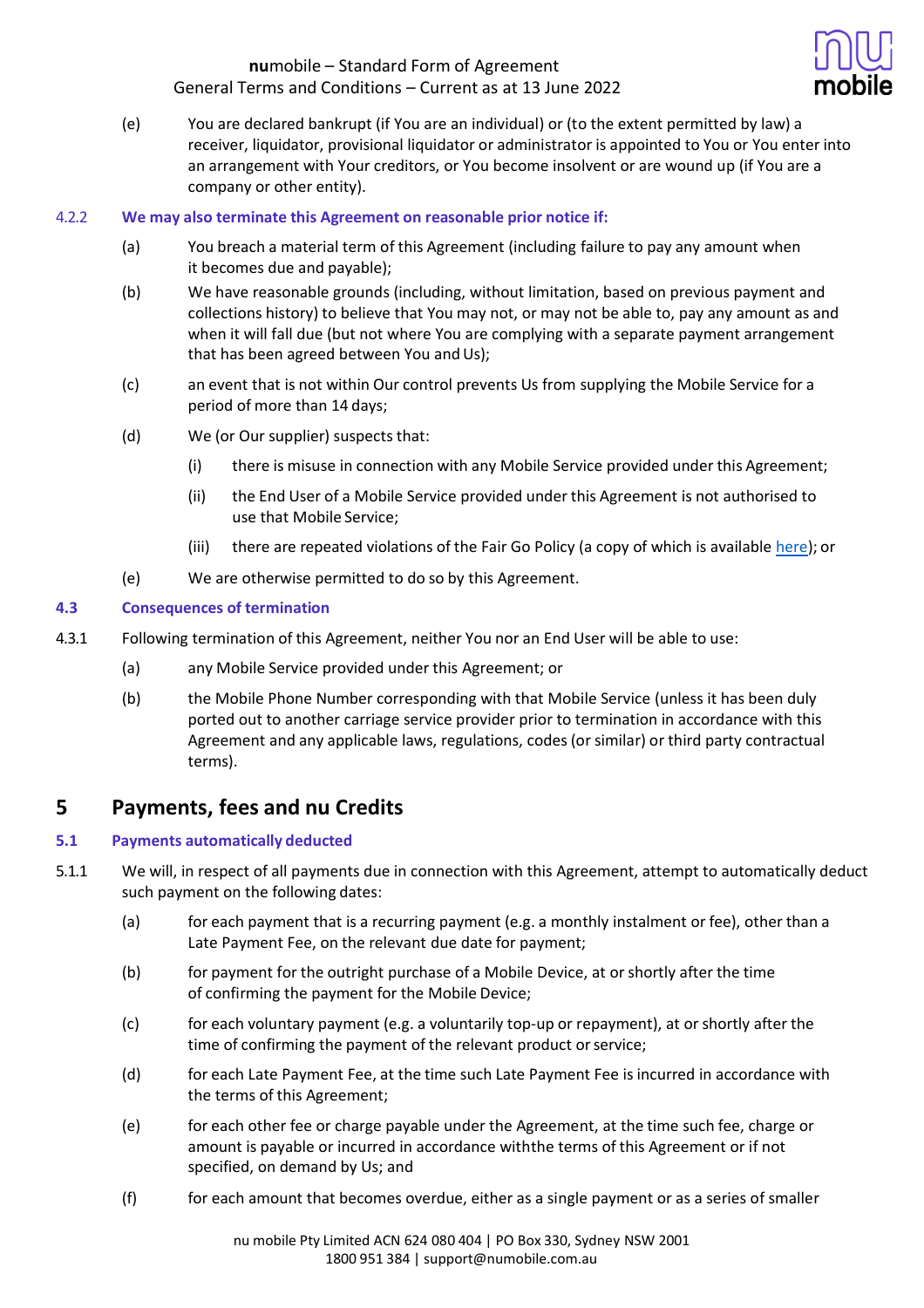

payments on each day (or at less frequent intervals at Our discretion) while any amount remains outstanding (until such amount has been collected in full, and You acknowledge that We accept no liability for any resulting transaction charges (or similar amounts) that may result from Our attempts to collect such overdue amounts).

### **5.2 Credit and debit card payments**

- 5.2.1 You represent and warrant to Us in respect of each Nominated Card that You are either:
	- (a) the Nominated Card Holder; or
	- (b) authorised by each relevant Nominated Card Holder,

to use that Nominated Card to make each of the payments due in connection with this Agreement.

- 5.2.2 You acknowledge that We may assume that a person is the Nominated Card Holder where that person supplies Us with the following details:
	- (a) card number;
	- (b) the type of card; and
	- (c) the approximate date (within 2 business days) of a charge applied in Our favour using that Nominated Card.
- 5.2.3 We may disclose (and You consent to such disclosure) to each Nominated Card Holder details of any payments applied to the relevant Nominated Card in respect of the relevant Account (including the time, date and amount of any payment, the personal details of the relevant Account Holder and/or End User for that Account).
- 5.2.4 In respect of each Nominated Card, We (or Our suppliers) may perform a pre-authorisation transaction against Your Nominated Card for a nominal amount (for example, \$1.00). This transaction may appear as a pending transaction against the Nominated Card, but will be removed shortly after (and typically within 10 business days). Please contact Our Customer Service Team if such transaction has not been removed within that period.

### **5.3 Late and dishonoured payments**

- 5.3.1 If we are unable to process payment for the outright purchase of a Mobile Device using the payment details provided in the Mobile Device Order Form, the Mobile Device Order Form will be rejected.
- 5.3.2 If Your Account goes into arrears (that is, We have been unable to collect the full amount of a payment that has fallen due), in addition to all other amounts and our rights, We may charge, and You must pay to Us, Late Payment Fees where an amount is not paid in full within 15 days of its due date and in addition to the foregoing, where such amount is not paid in full within 60 days of its due date.
- 5.3.3 To avoid the application of any Late Payment Fee and any interruption of any Services, You acknowledge that:
	- (a) if in respect of an Account for which We cannot collect each payment in full (by debiting the Nominated Card in respect of that Account) as a result of a problem for which You are responsible (such as providing incorrect details for the Nominated Card, or having insufficient funds or credit in respect of such Nominated Card), We will attempt to repeat the collection of such amount , either as a single payment or as a series of smaller payments daily (or at less frequent intervals at Our discretion) until payment has been collected in full; and
	- (b) We are not liable for any fees that may be incurred as a result of Our attempts to collect payments that are overdue (for example, any dishonour or overdrawn fees that the relevant financial institution may levy in respect of the Nominated Card).
- 5.3.4 To assist You to manage Your Account (to avoid going into arrears, receiving any Late Payment Fees and any resulting interruptions to any Services), We will send You various notifications from time to time to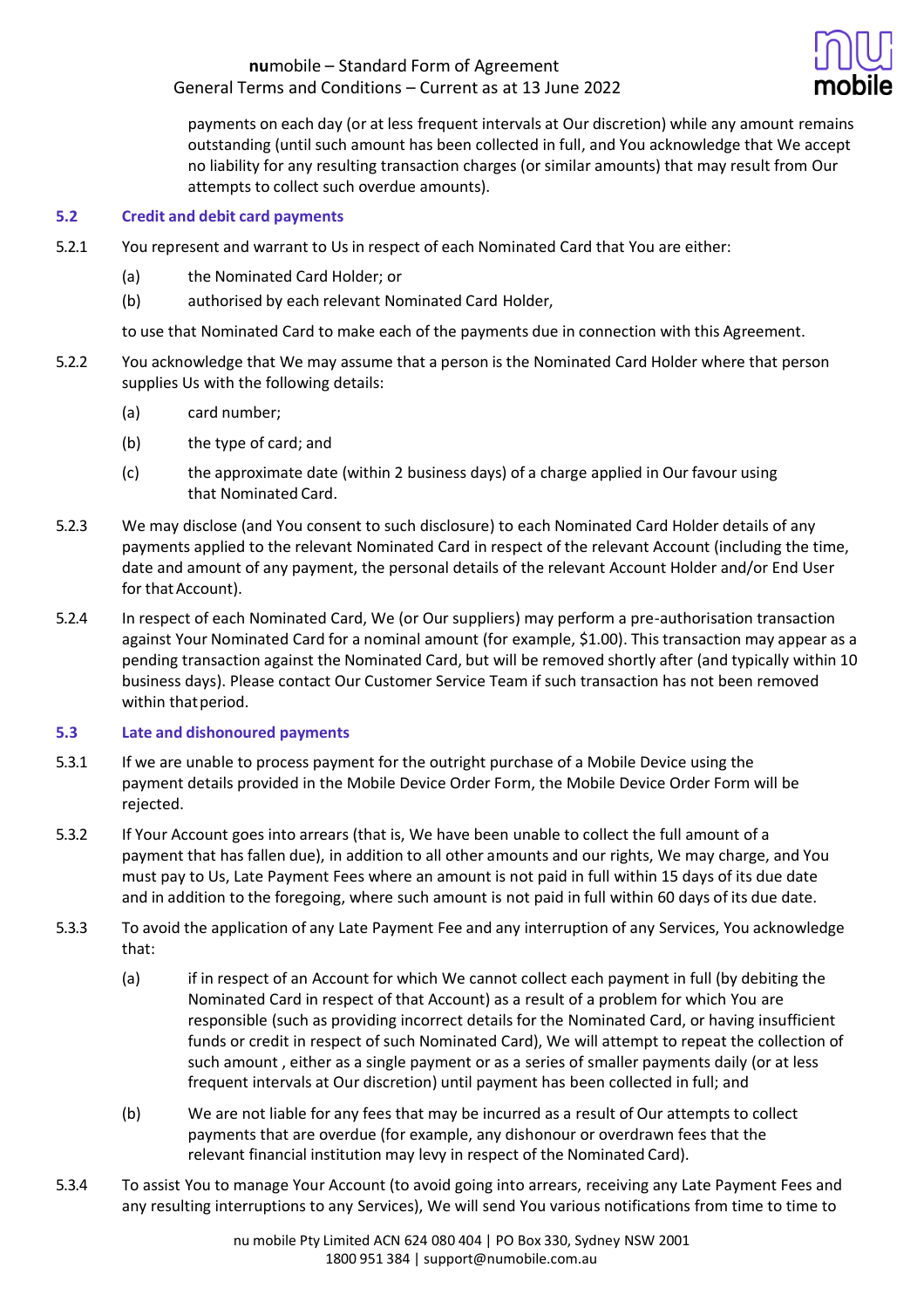

help You keep on top of payments and the balance on Your Account.

### **5.4 Limitations on Services and Mobile Devices when in arrears**

- 5.4.1 If, notwithstanding Our notifications to You (and the End User, if that is not You) and Our attempts to collect overdue payments, Your Account remains in arrears, We may limit:
	- (a) any Services being provided to You (for example, by barring and/or disconnecting the Mobile Service in respect of that Account pursuant to clause 11.2.1(g) of the Mobile Service Terms); and/or
	- (b) the use of the relevant Mobile Device through various technical and other measures available from time to time (for example, through IMEI Blocking).
- 5.4.2 We will always use reasonable endeavours to notify You several times before We impose any interruptions on the Services We provide to You, or take action in respect of any Mobile Devices (including, where appropriate, the reporting of any suspected criminal or fraudulent behaviour to the relevant law enforcement agencies), but it is Your responsibility to ensure that Your Account is not in arrears and does not go into default (except where the circumstances are beyond Your control, for example, due to administrative and technical errors for which You are notresponsible).
- 5.4.3 Subject to Your rights under the Australian Consumer Law, to the maximum extent permitted by law, We accept no liability in connection with any decision to so limit Your Services or the use of a relevant Mobile Device, or to report certain suspected behaviour, in accordance with this Agreement.

### **5.5 nu Credits**

- 5.5.1 We may, in Our absolute discretion, from time to time apply credits towards Your Account (each such credit being a nu Credit).
- 5.5.2 You acknowledge that such nu Credits:
- (a) are not redeemable for cash (or similar);
- (b) are available for use by You solely towards amounts incurred on the Account in respect of which such nu Credits were granted (the Credited Account);
- (c) will be applied automatically towards amounts incurred on the Credited Account;
- (d) are not transferrable and may not be used in connection with any other Account (including other Accounts that may be held by You or the End User in respect of the Credited Account); and
- (e) expire upon termination of the Credited Account.

## **6 Your rights under the Australian Consumer Law**

6.1.1 Under Australian law, You have certain rights (including to repair, replacements and refunds) that cannot be limited or excluded (and nothing in this Agreement seeks to limit or exclude any of those rights).

## **7 Personal Information and Privacy Policy**

- 7.1.1 You acknowledge that We (or Our suppliers on Our behalf) will collect, store, use, disclose and otherwise handle certain Personal Information about You.
- 7.1.2 We collect Personal Information about You in order to assess Your Application Form, Mobile Device Order Form or Mobile Device Subscription Order Form, provide You with a Mobile Device and Mobile Services,process payments in connection with the Mobile Device and Mobile Service, contact You in connectionwith this Agreement as needed, deal with any enquiries You submit to Us, and for purposes otherwise set out in Our Privacy Policy (a copy of which is availablehere).
- 7.1.3 The information You provide may be disclosed to the Integrated Public Number Database, emergency services and third parties that help Us deliver Our products and services (including Our Network carrier,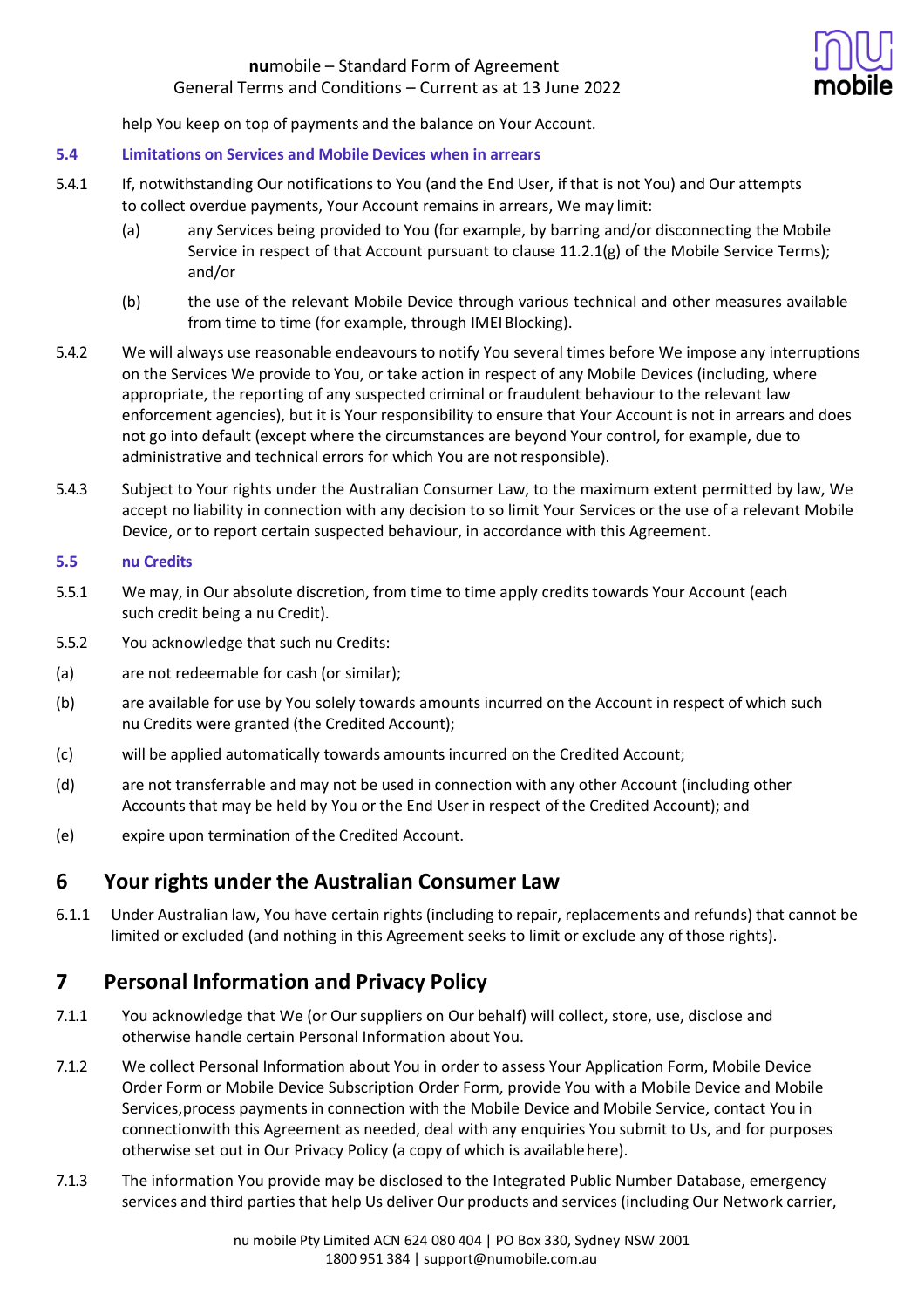

information technology suppliers, communication suppliers, professional advisers and Our business partners) or as required by law. If You do not provide this information, We may not be able to provide a Mobile Device or Mobile Service to You.

- 7.1.4 We may disclose Your Personal Information to recipients that are located outside of Australia, including to cloud service providers, payment service providers, software support vendors, offshore processing providers, professional advisers, and third parties in respect of any financing or mergers and acquisitions (and similar) transactions who may be located in various countries, including China, countries within the European Union, India, Japan, Malaysia, New Zealand, Philippines, Singapore, the United Kingdom and the United States of America.
- 7.1.5 The manner in which Personal Information is collected, used, stored, disclosed and otherwise handled by Us (or Our suppliers on Our behalf) is as set out in the Privacy Policy (a copy of which is available [here\)](https://www.numobile.com.au/legal-stuff). Our Privacy Policy alsoexplains:
	- (a) how You may access and correct Your Personal Information;
	- (b) how You can lodge a complaint regarding the handling of Your Personal Information; and
	- (c) how We will handle any complaint.

If You would like any further information about the Privacy Policy or Our practices in this regard, please contact Our Customer Service Team. By providing Your Personal Information to Us, You consent to the collection, use, storage and disclosure of that information as described in the Privacy Policy and this collection notice.

7.1.6 You acknowledge that We may, to protect Our legitimate financial interests (and to manage Our credit and fraud risks), provide "default information" (as defined in the Privacy Act) to any "credit reporting bodies" (as defined in the Privacy Act) in accordance with any applicable laws and regulations and Our Privacy Policy, and that, to the extent permitted by law, We exclude any liability for disclosing such information, other than to the extent that We are in breach of any applicable laws and regulations, and You provide Your consent to such disclosure.

## **8 Complaints and financial hardship**

### 8.1.1 **Customer complaints**

8.1.2 If You have a complaint about the Mobile Device or Mobile Service, You can contact Our Customer Service Team and they will handle Your complaint in accordance with Our Complaints Policy (a copy of which is available here).

### **8.2 Financial hardship**

8.2.1 If at any time You believe You are in a situation of financial hardship, We invite You to contact Our Customer Service Team to discuss Yoursituation confidentially, and to see if You qualify for assistance in accordance with Our Financial Hardship Policy (a copy of which is available [here\)](https://www.numobile.com.au/legal-stuff).

## **9 Exclusion of liability**

9.1.1 Without limiting Your rights under the Australian Consumer Law, and to the maximum extent permitted by law, We exclude all liability for any loss to the extent caused or contributed to by You, the Account Holder or any relevant End User (including as a result of any act or omission of You, such Account Holder or End User).

## **10 Common terms**

- **10.1 Transfer of this Agreement by Us**
- 10.1.1 You acknowledge that We may: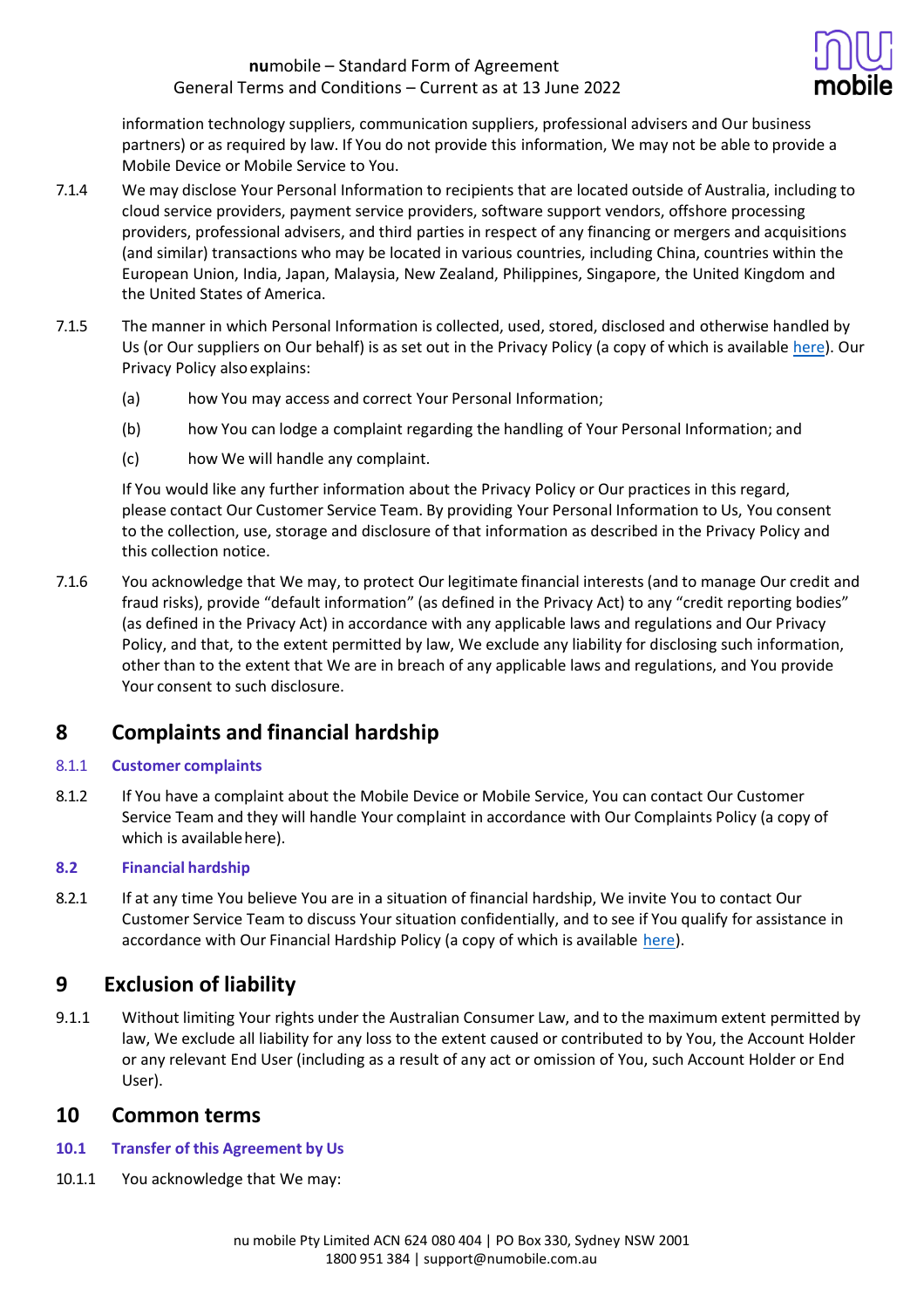

- (a) assign some or all of Our rights under this Agreement to any person, at any time, without Your consent or providing You with prior notice; and
- (b) novate this Agreement to any other person by written notice to You either from Us, or the person to whom this Agreement will be novated.
- 10.1.2 Unless You consent otherwise, any novation must be on terms and conditions no less favourable to You than the terms and conditions of this Agreement in force immediately before that novation and You agree to cooperate with Our reasonable requests in connection with such novation.

### **10.2 No transfer of this Agreement by You**

10.2.1 You may not assign or novate any or all of Your rights and obligations under this Agreement (unless We provide Our prior written consent in Our reasonable discretion).

### **10.3 Notices**

- 10.3.1 You acknowledge that any notice We may or are required to provide under or in connection with this Agreement may be sent by Us to You via:
	- (a) email or post (to the relevant address last notified to Us through the Account Portal or via a Mobile Device Order Form);
	- (b) SMS/MMS to Your Mobile Phone Number; or
	- (c) any prescribed means as contemplated in clause 3.1.1.

### **10.4 No waiver**

10.4.1 No failure or delay to exercise any right under this Agreement constitutes any waiver of that right (except to the extent that such right is waived expressly in writing).

### **10.5 Events outside of Our control**

- 10.5.1 By submitting Your Application Form, Mobile Device Order Form or Mobile Device Subscription Order Form, Youacknowledge that certain events may not be within Our control, and may affect Our ability to perform Our obligations under this Agreement (including the supply of the Mobile Service) (such obligations being**Affected Obligations**).
- 10.5.2 To the extent permitted under the Australian Consumer Law, We will not be liable for Affected Obligations, however We will use reasonable endeavours to notify You of such event (and We will endeavour to provide You with prior notice, if reasonably practicable to do so).

### **10.6 Severability**

10.6.1 The invalidity or unenforceability of any provision (or any part thereof) of this Agreement will not affect or prejudice the validity or enforceability of the remainder of this Agreement.

### **10.7 Governing law**

- 10.7.1 This Agreement is governed by the laws of the Commonwealth of Australia and the laws of the Australian State or Territory in which You were normally residing at the time this Agreement is entered into between each of You and Us.
- 10.7.2 Each of You and Us submits to the exclusive jurisdiction of the courts of the Commonwealth of Australia, its States andTerritories.

### **10.8 Survival**

- 10.8.1 Each of the following clauses survives termination of this Agreement:
	- (a) 4.3 (Consequences of termination);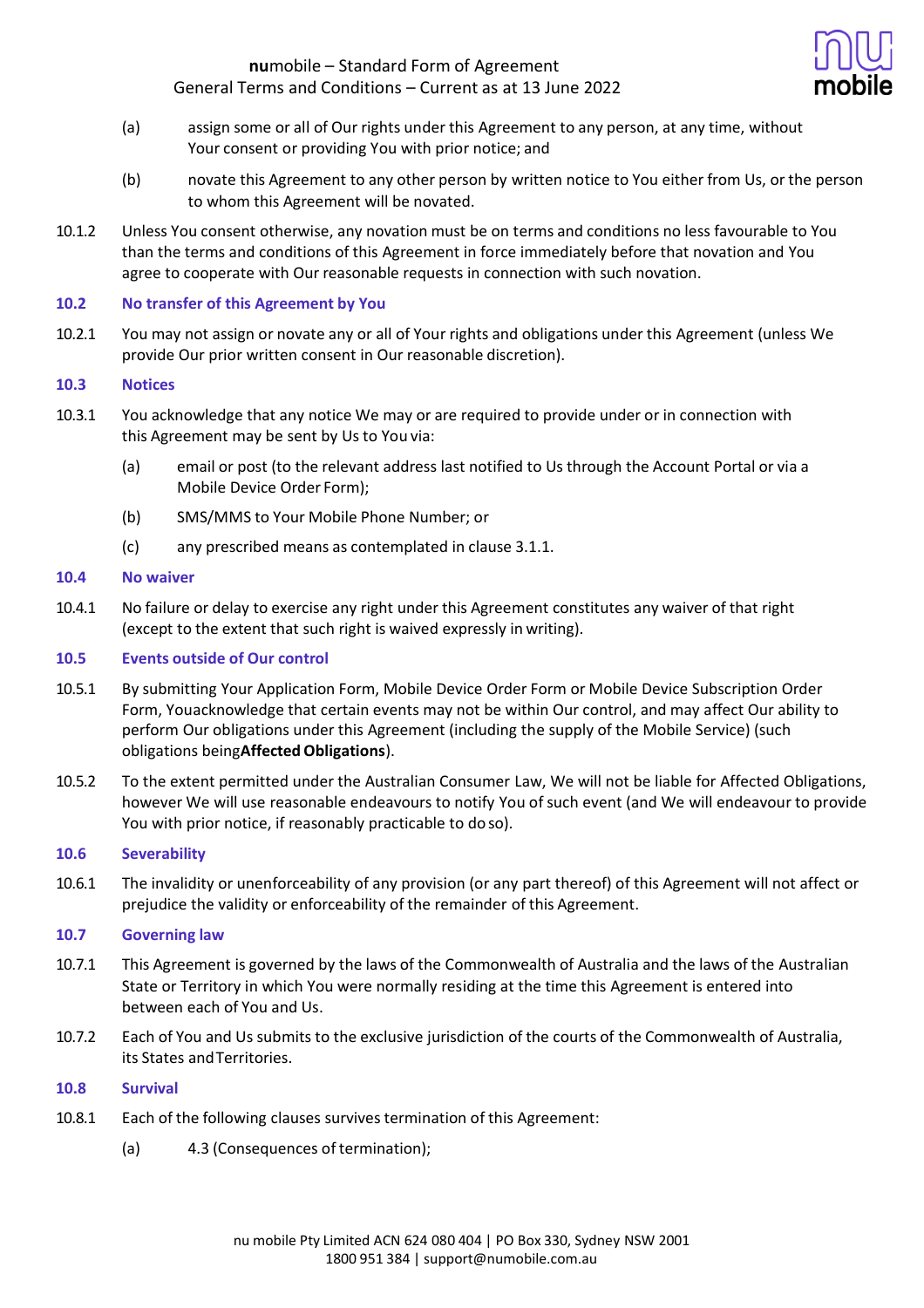

- (b) 5.1 to 5.5 (Payments, fees and nu Credits);
- (c) 6 (Your rights under the Australian Consumer Law);
- (d) 7 (Personal Information and Privacy);
- (e) 8 (Complaints and financial hardship);
- (f) 9 (Exclusion of liability);
- $(g)$  10.7 (Governing law);
- (h) 10.8 (Survival); and
- (i) each other provision which by its nature is intended to survive.

# **11 How to get help**

- 11.1.1 If You need or would like to discuss any aspects of this Agreement (including in respect of any Mobile Device or Mobile Service), then please contact Our Customer Service Team:
	- (a) using the chat function through the nu Website;
	- (b) by emailing Us at support@numobile.com.au; and/or
	- (c) by calling Our Customer Service Team on 1800 951 384 (in Australia).

# **12 Dictionary for this document**

12.1.1 Each of the following capitalised terms have the corresponding meaning in these General Terms and Conditions.

**30-Day Swap or Return Option** means, in the case of the purchase of a Mobile Device has the meaning given in the Mobile Device Terms, and in the case of the subscription of a Mobile Device from Us has the meaning given to the term "30-Day Cancellation Option" in the Mobile Device Subscription Terms.

**Acceleration Trigger Event** means, in the case of the purchase of a Mobile Device has the meaning given in the Mobile Device Terms, and in the case of the subscription of a Mobile Device from Us has the meaning given in the Mobile Device Subscription Terms.

**Account** means, in respect of an Account Holder and the provision of Services to an End User, the account established on behalf of that Account Holder on Our (and Our third party suppliers') systems for the provision of such Services to that End User.

**Account Holder** means, in relation to an Application Form, Mobile Device Order Form or Mobile Device Subscription Order Form accepted by Us and any SIM allocated pursuant to such acceptance, the person who completed thatform (or on whose behalf that form was completed).

**Account Portal** means, in respect of an Account Holder, the online account available through the nu Website(or such other technological means that We make available to You from time to time) and established by, or on behalf of, that Account Holder.

**Affected Obligations** has the meaning given in clause 10.5.1.

**Agreement** has, in relation to an Account Holder or a person purchasing a Mobile Device outright or leasing a Mobile Device from Us, the meaning given in clause 1.2.1.

**Agreement Start Time** has the meaning given in clause 1.3.2.

**Application Form** means the online application form for the purchase of one or more goods and services provided online through the nu Website.

**Australian Consumer Law** means Schedule 2 of the Competition and Consumer Act 2010 (Cth) (and similar State-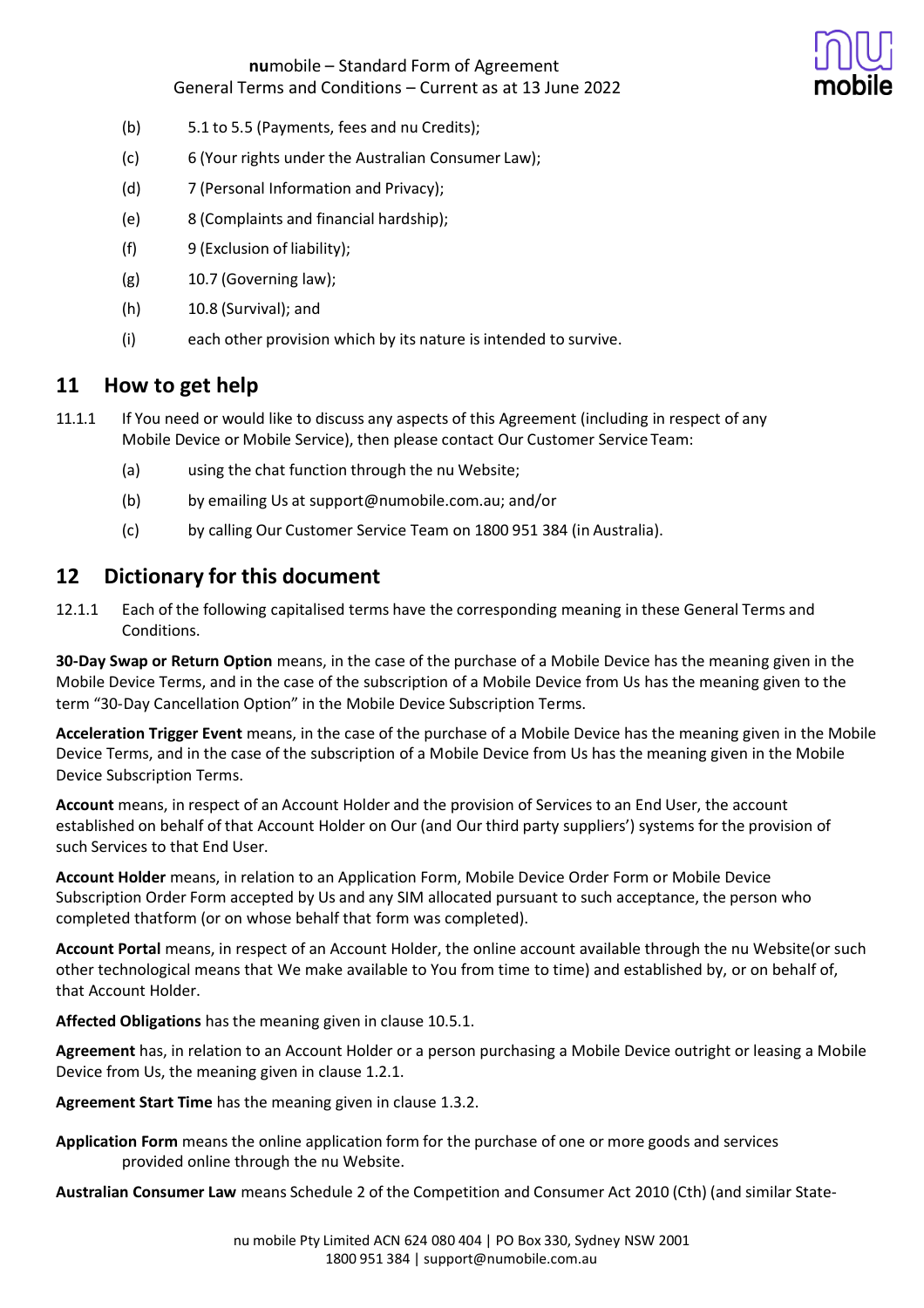

based consumer laws).

**Complaints Policy** means the policy so entitled, as amended from time to time (and available [here\)](https://www.numobile.com.au/legal-stuff).

**Corresponding Mobile Service Plan** has the meaning given in the Mobile Device Terms or Mobile Device Subscription Termsas applicable.

**Credited Account** has the meaning given in clause 5.5.2.

**Critical Information Summary** has the meaning given in the Mobile Service Terms.

**Customer Service Team** means Our customer service team, contactable in accordance with clause 11.

**Customer Termination Option** has the meaning given in clause 4.1.1.

### **Customer Termination Option Conditions** means:

- (a) in respect of a Mobile Device the subject of an Instalment Plan for which the Purchase Price has not yet been paid in full pursuant to that Instalment Plan, if the circumstances of termination:
	- (i) mean that the exercise of the Customer Termination Option will constitute an Acceleration Trigger Event, You must pay in full the Outstanding Balance in respect of that Mobile Device in accordance with clause 3.4 the Mobile Device Terms; or
	- (ii) are in connection with an election by You to return or swap the Mobile Device under the 30- Day Swap or Return Option, You must comply with the provisions of clause 4.5 of the Mobile DeviceTerms;
- (b) in respect of a Mobile Service, for the Customer Termination Option to take effect at the end of the then current Monthly Billing Cycle (and before payment is taken for the next Monthly Billing Cycle), Your request (and any supporting evidence of authority or confirmation in respect of a porting request) must be duly received by Us with sufficient reasonable time to process that termination before the commencement of the Monthly Processing Period (and otherwise the payment for the then applicable Mobile Service Plan will be taken and will not be refundable to You (in whole or in part), as Our wholesale provider will already have provisioned the renewal of the Mobile Service Plan for the new Monthly Billing Cycle);
- (c) in respect of a Mobile Device subscribed from Us:
	- (i) You pay to Us:

A. other than in the case of an Excluded Event, the Outstanding Balance in respect of that Mobile Device; and

B. any other amounts due but unpaid, or payable under the Agreement; and

(ii) You at Your own expense return the Mobile Device to Us,

each, in accordance with clause 2.4 of the Mobile Device Subscription Terms;

(d) each other condition (if any) expressed in any document comprising part of this Agreement (including, as applicable, the Mobile Device Terms, Mobile Device Subscription Terms and the Mobile Service Terms) to be a Customer Termination Option Condition for the purposes of this Agreement.

**End User** means, at any time in relation to an Account:

- (a) a person authorised by the relevant Account Holder to use the relevant goods and services We provide in respect of that Account under this Agreement; or
- (b) where no such person is so authorised, the relevant Account Holder.

**Excluded Event** has the meaning given in the Mobile Device Subscription Terms.

**Fair Go Policy** means the policy so entitled, as amended from time to time (and available [here\)](https://www.numobile.com.au/legal-stuff).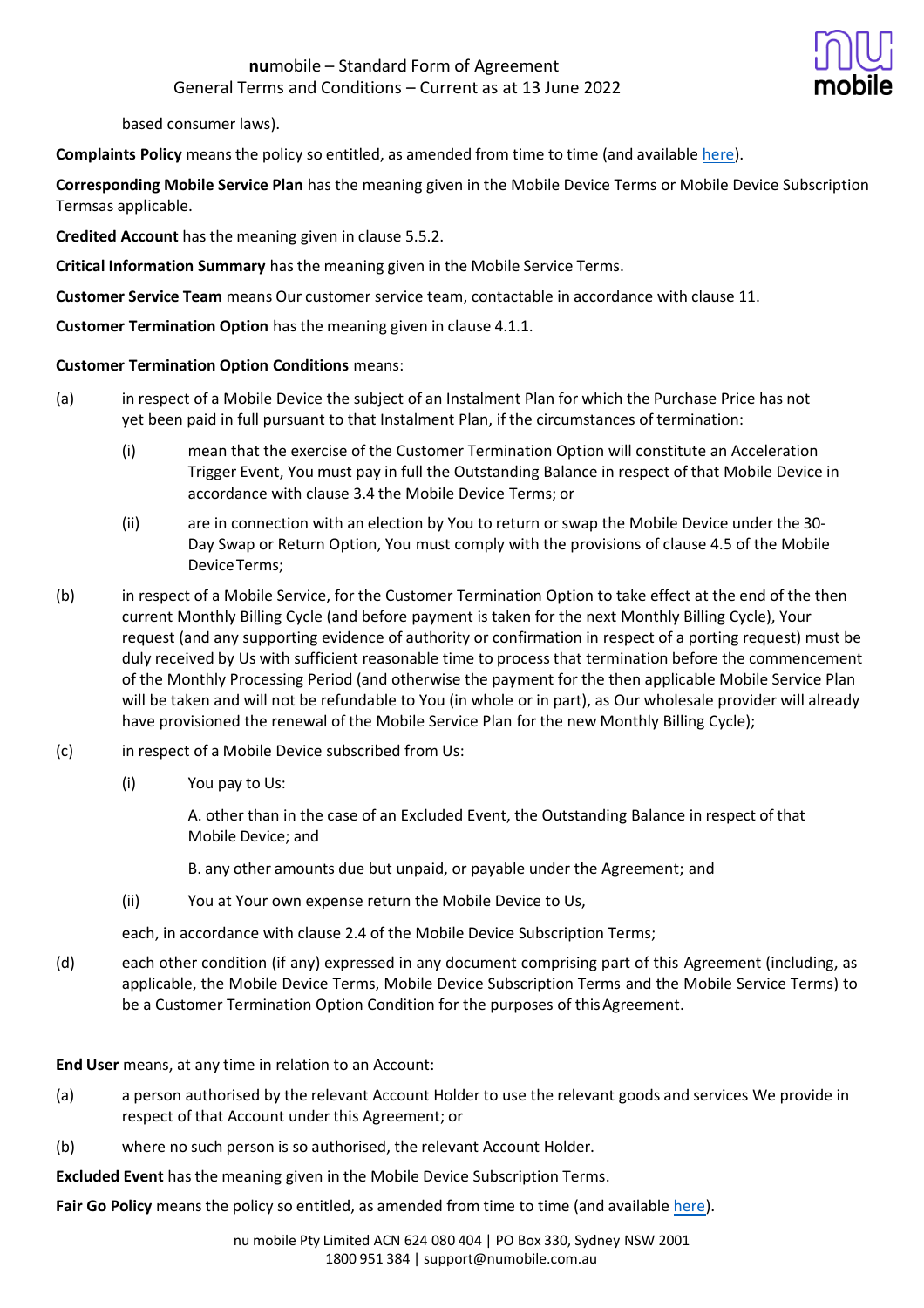

**Financial Hardship Policy** means the policy so entitled, as amended from time to time (and available [here\)](https://www.numobile.com.au/legal-stuff).

**General Terms and Conditions** has the meaning given in clause 1.1.1.

**IMEI Blocking** means a method utilised by Us to block use of a Mobile Device.

**Instalment Plan** has the meaning given in the Mobile Device Terms.

### **Late Payment Fee** means:

- (a) if You do not pay an amount as and when required to be paid under the Agreement and such amount is not paid in full within 15 days of its due date, \$10; and
- (b) in addition to the foregoing, if an amount required to be paid under the Agreement is not paid in full within 60 days of its due date, \$30.

**MMS** has the meaning given in the Mobile Service Terms.

### **Mobile Device** means,

- (a) in respect of an Account Holder and an Application Form for the purchase of a Mobile Device under an Instalment Plan that has been accepted by Us, the pre-owned mobile phone sold to that Account Holder and sent to the Account Holder's nominated delivery address;
- (b) in respect of the outright purchase of a Mobile Device via a Mobile Device Order Form that has been accepted by Us, the pre-owned mobile phone sold to that purchaser and sent to the purchaser's nominated delivery address; and
- (c) in respect of the subscription of a Mobile Device from Us via a Mobile Device Subscription Order Form that hasbeen accepted by Us, the mobile phone provided to that purchaser and sent to the purchaser's nominated deliveryaddress,

and also includes, where the context requires, any mobile device that is incorrectly returned to Us.

**Mobile Device Subscription Order Form** means the online order form for the subscription from Us of one or more Mobile Devicesprovided online through the nu Website.

**Mobile Device Order Form** means the online order form for the outright purchase of one or more Mobile Devices provided online through the nu Website.

**Mobile Device Subscription Terms** means the document so entitled and available [here,](https://www.numobile.com.au/legal-stuff) as amended from time to time.

**Mobile Device Terms** means the document so entitled and available [here,](https://www.numobile.com.au/legal-stuff) as amended from time to time.

**Mobile Phone Number** has the meaning given in the Mobile Service Terms.

**Mobile Service** has the meaning given in the Mobile Service Terms.

**Mobile Service Terms** means the document so entitled and available [here,](https://www.numobile.com.au/legal-stuff) as amended from time to time.

**Monthly Billing Cycle** has the meaning given in the Mobile Service Terms.

**Monthly Processing Period** has the meaning given in the Mobile Service Terms.

**Network** has the meaning given in the Mobile Service Terms.

**Nominated Card** means, at any time in respect of an Account and the relevant Account Holder, the credit card or debit card nominated by that Account Holder from time to time for the payment of all amounts owing by that Account Holder in respect of the relevant Account and in respect of the outright purchase of a Mobile Device, the credit card or debit card nominated by the purchaser in the Mobile Device Order Form.